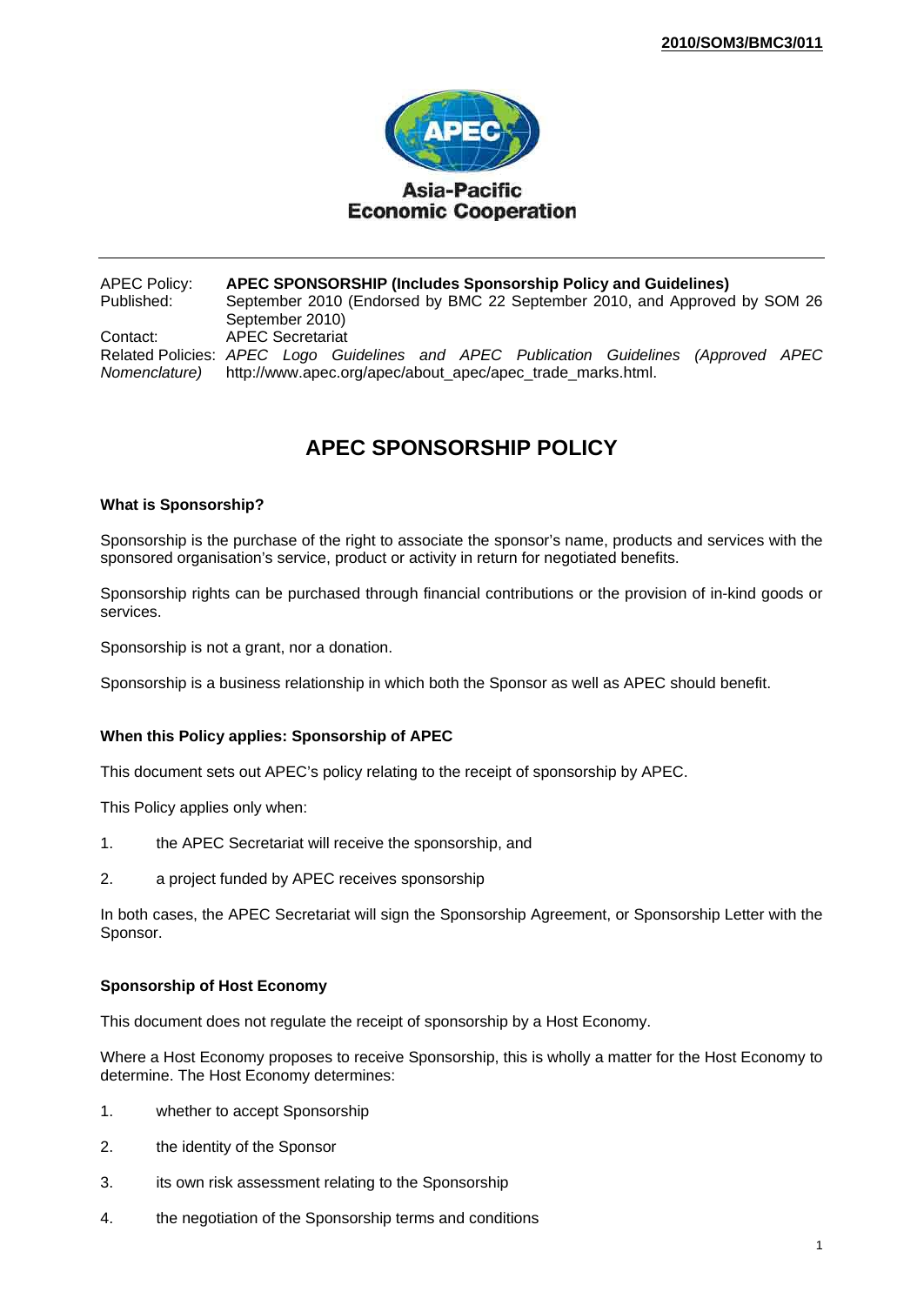5. the contents of the Sponsorship Agreement between the Host Economy and the Sponsor.

A Host Economy may, if it chooses to do so, have regard to this Policy, and the Sponsorship Guidelines, in relation to its own receipt of Sponsorship.

A Host Economy may employ the template Sponsorship Agreement, and template Sponsorship Letter, if it chooses.

A Host Economy must decide for itself the appropriateness or otherwise, of this Policy, the Sponsorship Guidelines, and the template Sponsorship Agreement and template Sponsorship Letter.

APEC accepts no liability for the use by a Host Economy of this Policy, the Sponsorship Guidelines, and the template Sponsorship Agreement and template Sponsorship Letter.

## **Determining whether to have Sponsorship for an APEC event ('Event')**

Any form of sponsorship for an APEC Event ('Event') will be beneficial.

Benefit may be realised from assistance in defraying the cost of an Event, where the Sponsorship involves sponsorship monies, or in kind services which would otherwise have had to be paid for.

Benefit may also be realised by participants at an Event receiving products or services that are useful to them.

Nevertheless, a determination must be made on each occasion about:

- 1. whether or not to have Sponsorship
- 2. the form of any Sponsorship
- 3. the identity of any Sponsor
- 4. the benefits of the Sponsorship
- 5. the obligations upon APEC arising from the Sponsorship
- 6. any risks associated with the Sponsorship.

That determination will be made by the responsible APEC officer, taking into account the recommendations of the Event's Lead Shepherd / Chair.

## **Principles for making a Determination**

In making a recommendation to APEC, and in APEC making a determination, regard will be had to the following Principles.

## **Principle 1: Identity of Sponsor**

The Sponsor must be a responsible and reputable organisation whose name and identity would enhance the Sponsored Event.

## **Principle 2: APEC's reputation and standing**

The Sponsorship should enhance the public image of APEC, and its reputation and standing. There should not be any risk to APEC's reputation and standing arising from the Sponsor's identity, the identity of its affiliates, or the Sponsorship.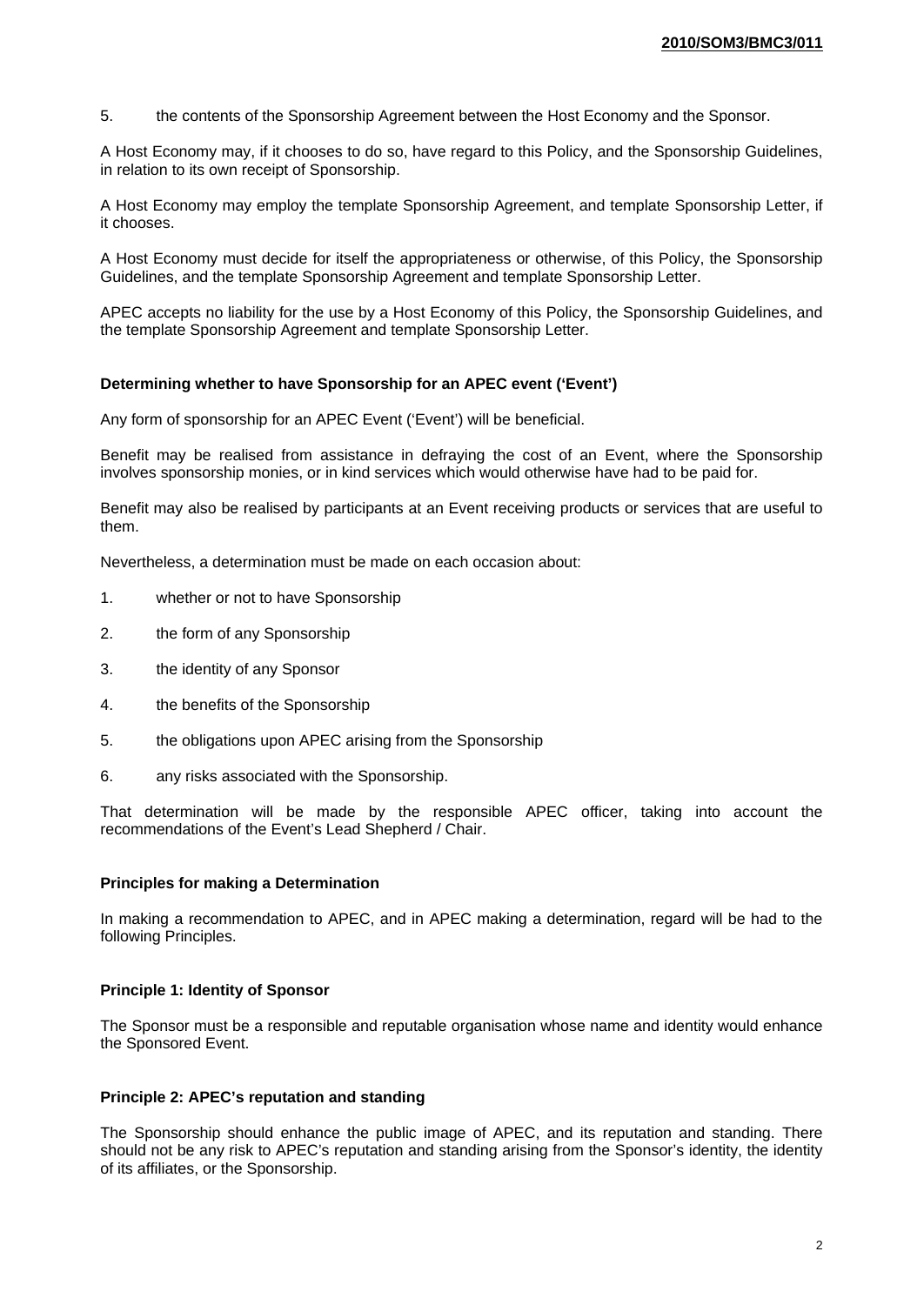# **Principle 3: No conflict of interest**

There should not be any conflict of interest, nor any perceived conflict of interest between the Sponsor and APEC.

## **Principle 4: Benefit of Sponsorship.**

The specific sponsorship that is proposed, including monies, in kind services etc, should benefit APEC and the Sponsored Event.

## **Principle 5: Appropriateness of Obligations**

The specific obligations that APEC will have as a result of the Sponsorship need to be assessed, including by reference to the following:

- 1. is it within APEC's power and capability to carry out those obligations ?
- 2. will APEC have the resources to carry out those obligations ?
- 3. what are the risks, if any, to APEC in relation to those obligations, and how are they assessed ?

## **Principle 6: No favouritism**

APEC must not favour a Sponsor in a particular industry sector to the exclusion of its competitors, but will use reasonable efforts to offer the opportunity to sponsor fairly without favouritism.

## **Principle 7: A Business Approach**

APEC will apply a business approach to offering sponsorship opportunities, and to the negotiation of the commercial terms of sponsorship.

The sponsorship benefits to be received by the Sponsor should correspond with the level of benefit which is received by APEC from the Sponsor.

## **Principle 8: No license of APEC Trade Mark and logo**

A sponsorship being an arrangement by which a Sponsor sponsors APEC, the Sponsor usually licenses APEC to use the Sponsor's trade mark in association with the sponsored Event. APEC does not grant a license of APEC's own trade mark and logo to a Sponsor.

## **Sponsorship Guidelines**

The Sponsorship Guidelines provide guidance in relation to:

- 1. legal documentation for a sponsorship agreement
- 2. the types and extent of sponsorship that may be considered.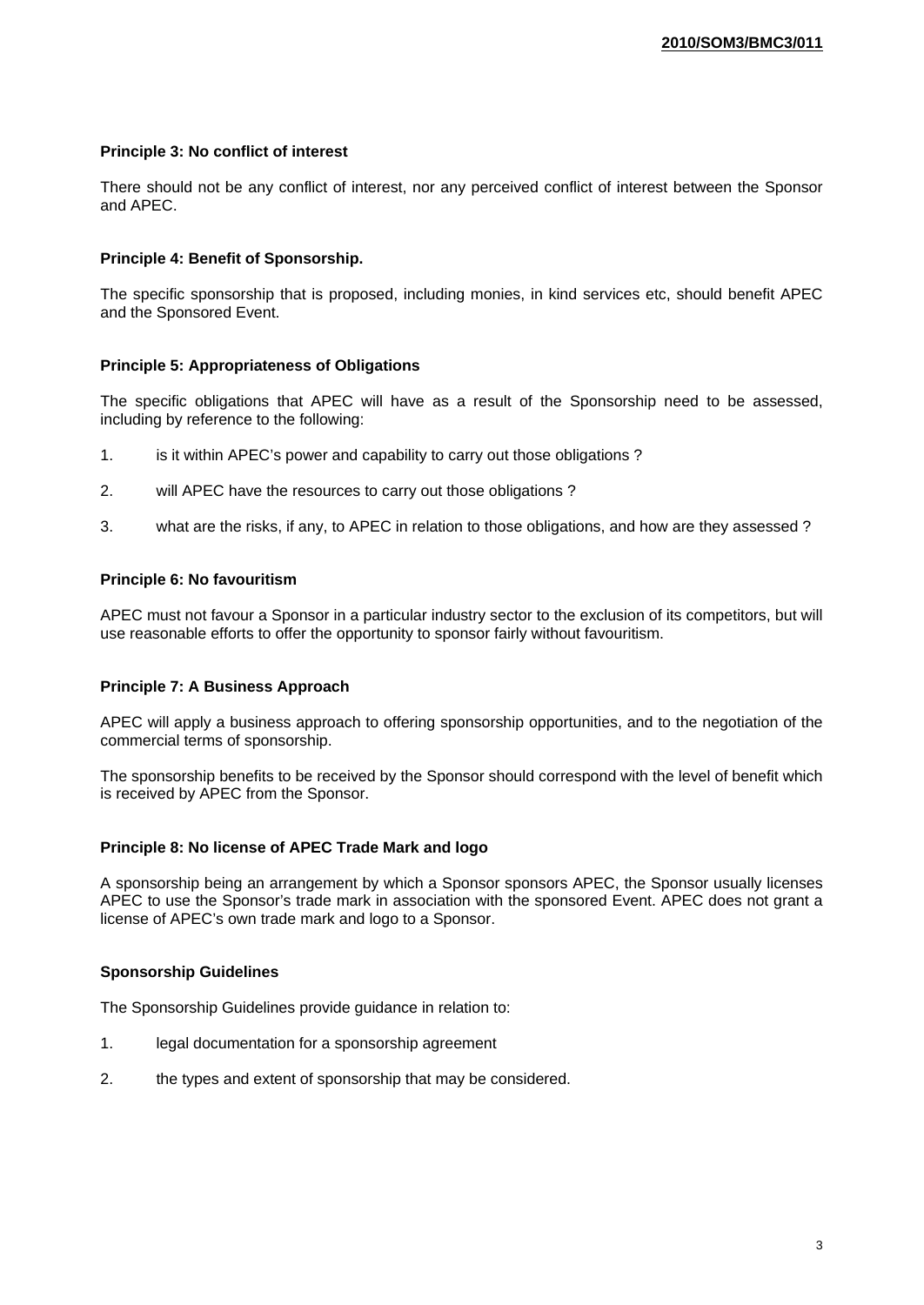# **APEC SPONSORSHIP GUIDELINES**

# **CONTENTS**

## **1. SPONSORSHIP AGREEMENT**

## **1.1 Introduction**

APEC uses two alternative forms of agreements to record the terms and conditions of sponsorship with a Sponsor:

- 1. a short form of agreement in the form of a letter of offer that is countersigned by the Sponsor, and
- 2. a long form Sponsorship Agreement.

It is not a matter of choice as to which agreement is employed.

The two agreements have been prepared having regard to two categories of risk.

Depending upon which category of risk applies on a specific occasion, either the short form letter of offer format agreement must be used, or the long form Sponsorship Agreement must be used.

## **1.2 Short form letter of offer**

A template of the short form letter of offer appears at Appendix 1.

This template is appropriate to record the terms and conditions of the Sponsorship if all three of the following conditions are met: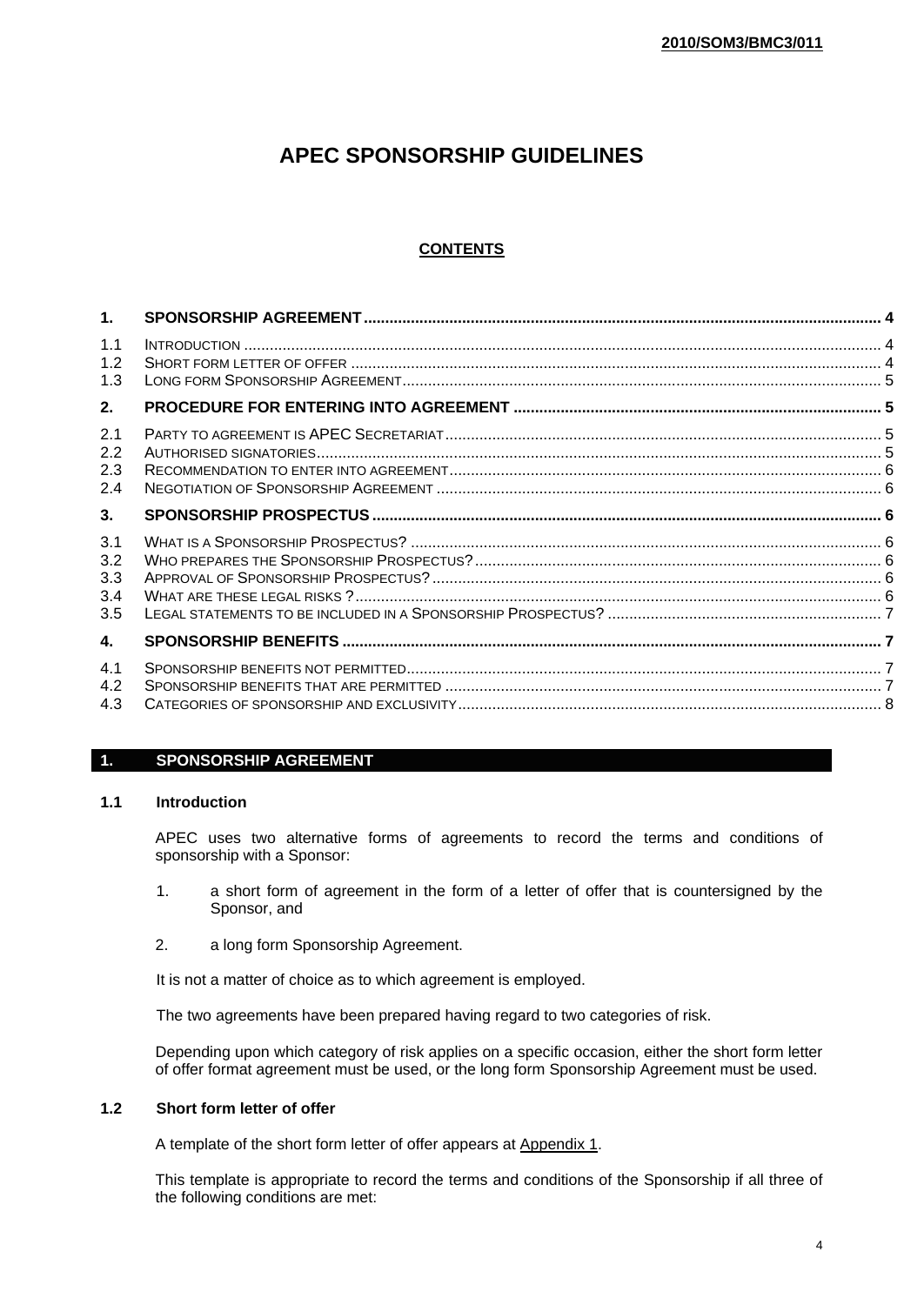- 1. the Sponsorship to be given is money only, and no other right or benefit will be provided
- 2. the amount of sponsorship money is US\$20,000 or less
- 3. having regard to the Principles in the Sponsorship Policy, it is not otherwise more prudent to use the long form Sponsorship Agreement.

The short form letter of offer template is inappropriate to use if any of the following questions have a "Yes" response:

- 1. Is the Sponsor providing sponsorship money greater than US\$20,000?
- 2. Is the Sponsor providing any type of service?

Examples of services include:

Hosting a dinner Providing a barista Providing access to computers, printers, or other equipment Providing free professional services that APEC would otherwise have had to pay for

- 3. Will the Sponsor be providing giveaway products to attendees at the Event?
- 4. Will be Sponsor have an exhibition booth?
- 5. Will the Sponsor be permitted to hyperlink to the Event's web site, from the Sponsor's web site?
- 6. Will the Sponsor be providing written materials for distribution at the Event?

The short form letter of offer document provides to APEC only the minimum of legal protection.

Accordingly, if any of the three conditions mentioned above are not met, or there is a "Yes" response to any of the questions set out above, the long form Sponsorship Agreement must be used.

## **1.3 Long form Sponsorship Agreement**

A template of the long short Sponsorship Agreement appears at Appendix 2.

This form of Sponsorship Agreement must be used whenever, having regard to paragraph 1.2, it is inappropriate to use the short form letter of offer template.

For sponsorship in excess of US\$100,000, the forum must seek the approval of APEC Senior Officials.

# **2. PROCEDURE FOR ENTERING INTO AGREEMENT**

# **2.1 Party to agreement is APEC Secretariat**

The APEC Secretariat is the legal entity that will be the party to the Sponsorship Agreement whether it follows the short form, or long term templates.

# **2.2 Authorised signatories**

Employees of a Host Economy do not have authority to enter into any legal agreement to which APEC is a party, including Sponsorship Agreements or Sponsorship Letters.

The authorised signatory, with the authority to bind APEC to a legal agreement is the APEC Secretariat's Executive Director for Sponsorship Agreements valued above US\$100,000 and its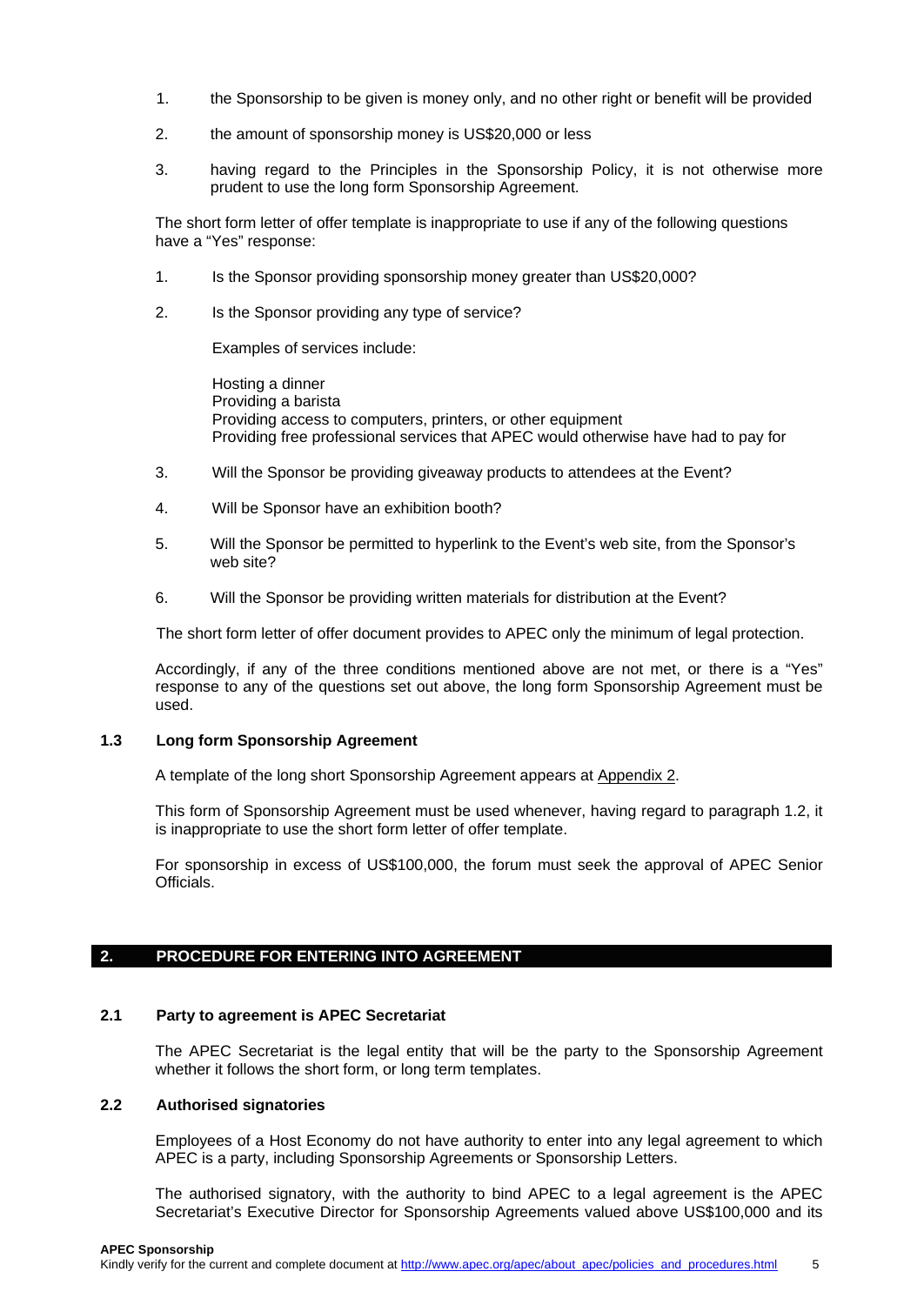Director (Communications and Public Affairs) for Sponsorship Agreements and Letters up to US\$100,000.

## **2.3 Recommendation to enter into agreement**

The Lead Shepherd / Chair responsible for the Event must make a written recommendation to APEC to sign the Sponsorship Agreement whether it follows the short form, or long term templates.

#### **2.4 Negotiation of Sponsorship Agreement**

The Lead Shepherd / Chair responsible for the Event is also responsible for negotiating the terms of the Sponsorship Agreement whether it follows the short form, or long term templates.

The completion of the Reference Schedule in each template is in the discretion of the Lead Shepherd / Chair.

However, no change may be made to the substantive terms of the Sponsorship Agreement whether it follows the short form, or long term templates (that is the contents of either document other than the Reference Schedule), without APEC's approval.

## **3. SPONSORSHIP PROSPECTUS**

#### **3.1 What is a Sponsorship Prospectus?**

A Sponsorship Prospectus is a document that invites sponsorship proposals to be submitted to APEC for consideration.

A Sponsorship Prospectus is therefore largely a marketing document. It needs to persuade a potential sponsor what the benefits of sponsorship are, and what the cost of sponsorship will be.

## **3.2 Who prepares the Sponsorship Prospectus?**

The Lead Shepherd / Chair responsible for the Event is also responsible for the preparation of the Sponsorship Prospectus.

#### **3.3 Approval of Sponsorship Prospectus?**

A Sponsorship Prospectus will be a public document, which is identified as an APEC document.

That being so, APEC will be exposed to certain legal risks by the contents of the Sponsorship Prospectus.

And that being so, a Sponsorship Prospectus must not be disseminated without APEC prior approval.

A draft Sponsorship Prospectus must be provided to APEC for its approval.

#### **3.4 What are these legal risks?**

Some of the legal risks that APEC will consider when considering approving a Sponsorship Prospectus, and which therefore should be borne in mind in the preparation of the Sponsorship Prospectus relate to the following questions:

- 1. is all the information in the Sponsorship Prospectus factually accurate and correct
- 2. are there any predictive statements or forecasts in the Sponsorship Prospectus which cannot be supported ?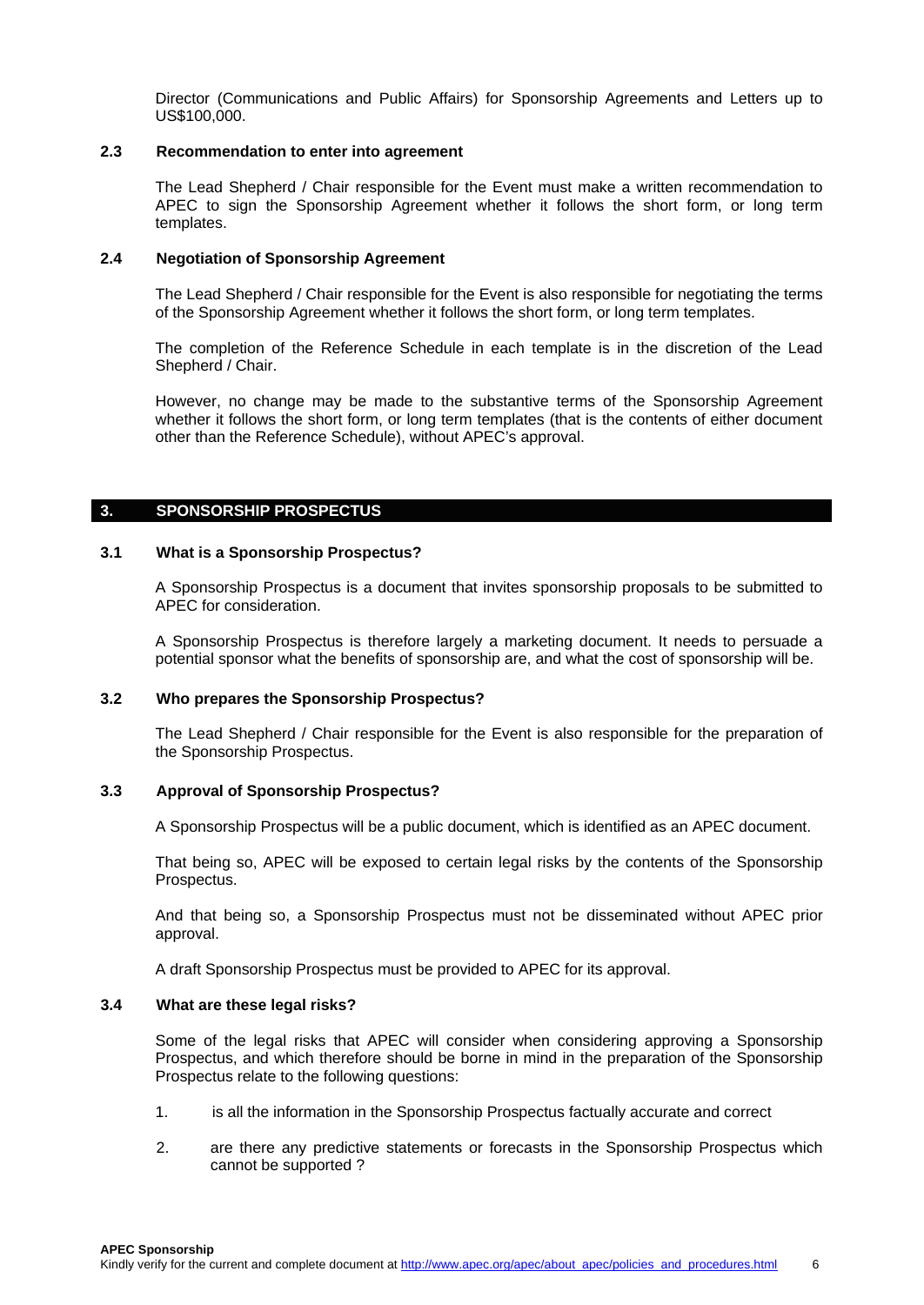- 3. are any statements in the Sponsorship Prospectus at risk of being perceived to be misleading or deceptive ?
- 4. are promises made in the Sponsorship Prospectus made which APEC cannot perform ?
- 5. has copyright been breached in relation to any of the contents of the Sponsorship Prospectus, and if applicable, have any copyright consents or permissions been obtained to reproduce any copyright works, including photographs ?
- 6. are any trade marks or logos included in the Sponsorship Prospectus, and if so, have all licenses, consents or permissions been obtained to use that trade mark or logo ?
- 7. is any Host Economy, organisation, or person being mentioned in the Sponsorship Prospectus, and if so, have they consented to being named in the Sponsorship Prospectus ?
- 8. do the sponsorship benefits offered in the Sponsorship Prospectus conform with the requirements in these Guidelines (see below).

## **3.5 Legal statements to be included in a Sponsorship Prospectus?**

Every Sponsorship Prospectus must contain the following paragraph in a reasonably prominent location:

"This Sponsorship Prospectus is an invitation to consider sponsoring the Events described. It is not an offer, nor an agreement. No contract shall be formed or legal relations arise between APEC and another person unless in writing and signed by APEC."

#### **4. SPONSORSHIP BENEFITS**

## **4.1 Sponsorship benefits not permitted**

The following sponsorship benefits must not be offered to a Sponsor:

- 1. naming rights for an Event, including an APEC Forum, (although naming rights for a part of an Event, or Forum are permissible)
- 2. political activities
- 3. religious activities
- 4. greater prominence of the Sponsor's trade mark, name or logo, compared to the prominence of APEC's trade mark, name and logo
- 5. greater prominence of the Sponsor's trade mark, name or logo, compared to the prominence of other sponsors, having regard to the comparative sponsorship monies and other consideration paid
- 6. providing the names of registrants at an Event, with or without their contact details (unless in the registration document the registrant consents to this)
- 7. a Sponsor's trade mark, name or logo appearing inside official meeting rooms, or upon official papers.

## **4.2 Sponsorship benefits that are permitted**

The following sponsorship benefits are permitted to be offered: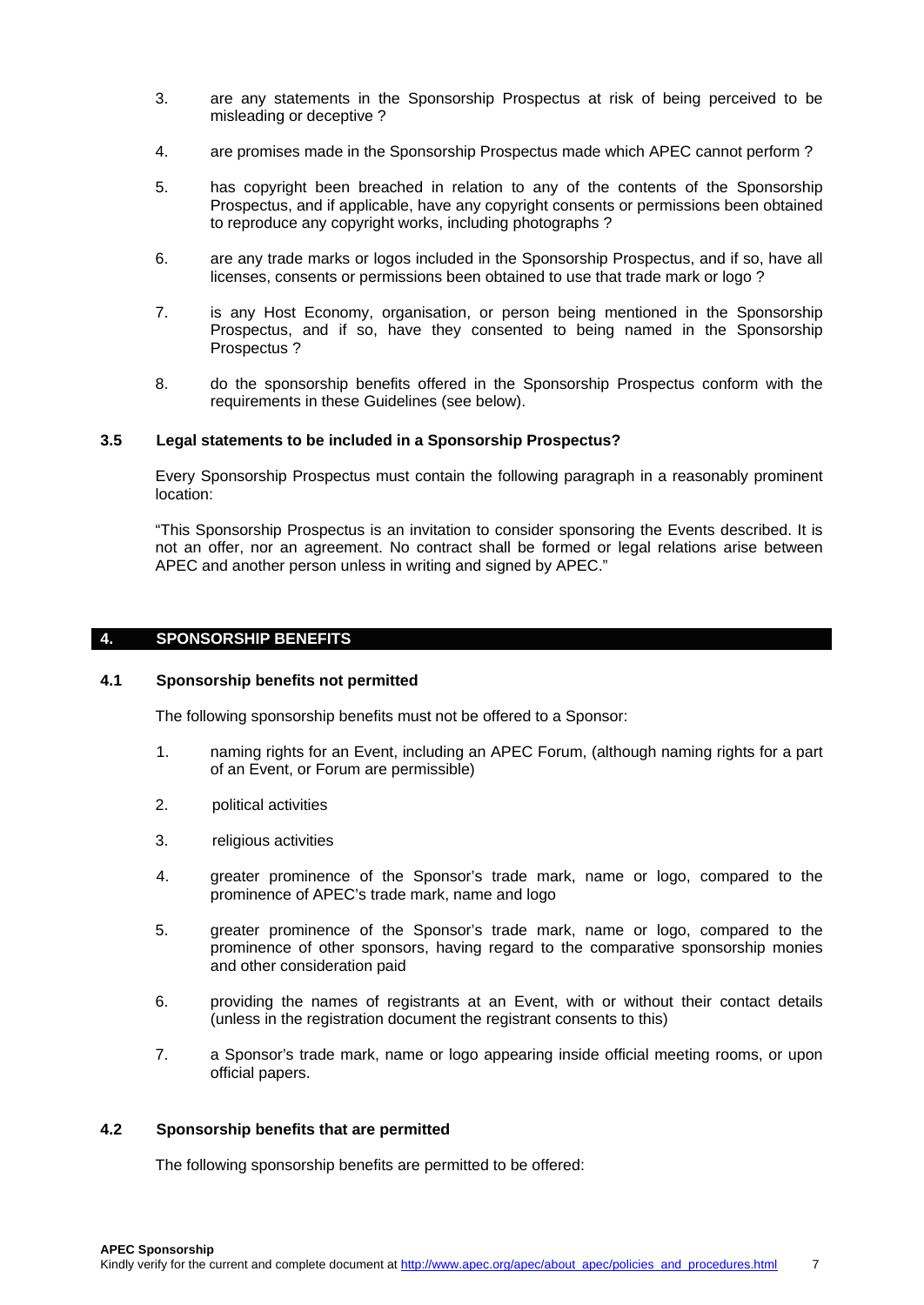- 1. naming rights for a part of an Event, such as a particular hospitality or network or other activity
- 2. signage rights
- 3. a Sponsor's trade mark, name or logo appearing on event banners, posters, approved printed material, displays, souvenirs, websites and direct marketing material, in a design approved by APEC
- 4. registration at an Event
- 5. making presentations at an Event
- 6. distributing appropriate products at an Event
- 7. distributing appropriate materials at an Event
- 8. making products and services available at the Event such as internet access, or access to computers, printers and other equipment
- 9. naming rights of products or services such as a barista service
- 10. exclusivity of a category of sponsorship (that is, with no other sponsor in that category see below)
- 11. providing the names of registrants at an Event, with or without their contact details, but only if in the registration document the registrant consents to this.

## **4.3 Categories of sponsorship and exclusivity**

If appropriate it is permissible to have categories of sponsorship, with appropriate different sponsorship fees payable in relation to each category, and with exclusivity amongst those categories, or a maximum number of sponsors in those categories.

| An example of this structure appears in the following Table. |  |
|--------------------------------------------------------------|--|
|--------------------------------------------------------------|--|

| Category of Sponsorship | Maximum<br><b>Sponsors</b> | <b>Number</b> | οf | Sponsorship Fee Applicable |
|-------------------------|----------------------------|---------------|----|----------------------------|
| <b>Platinum Sponsor</b> |                            |               |    | \$*                        |
| <b>Gold Sponsor</b>     |                            |               |    | \$*                        |
| <b>Silver Sponsor</b>   | 3                          |               |    | \$*                        |
| Dinner Sponsor          | 3                          |               |    | \$*                        |
| <b>Welcome Function</b> |                            |               |    | \$*                        |
| etc                     |                            |               |    |                            |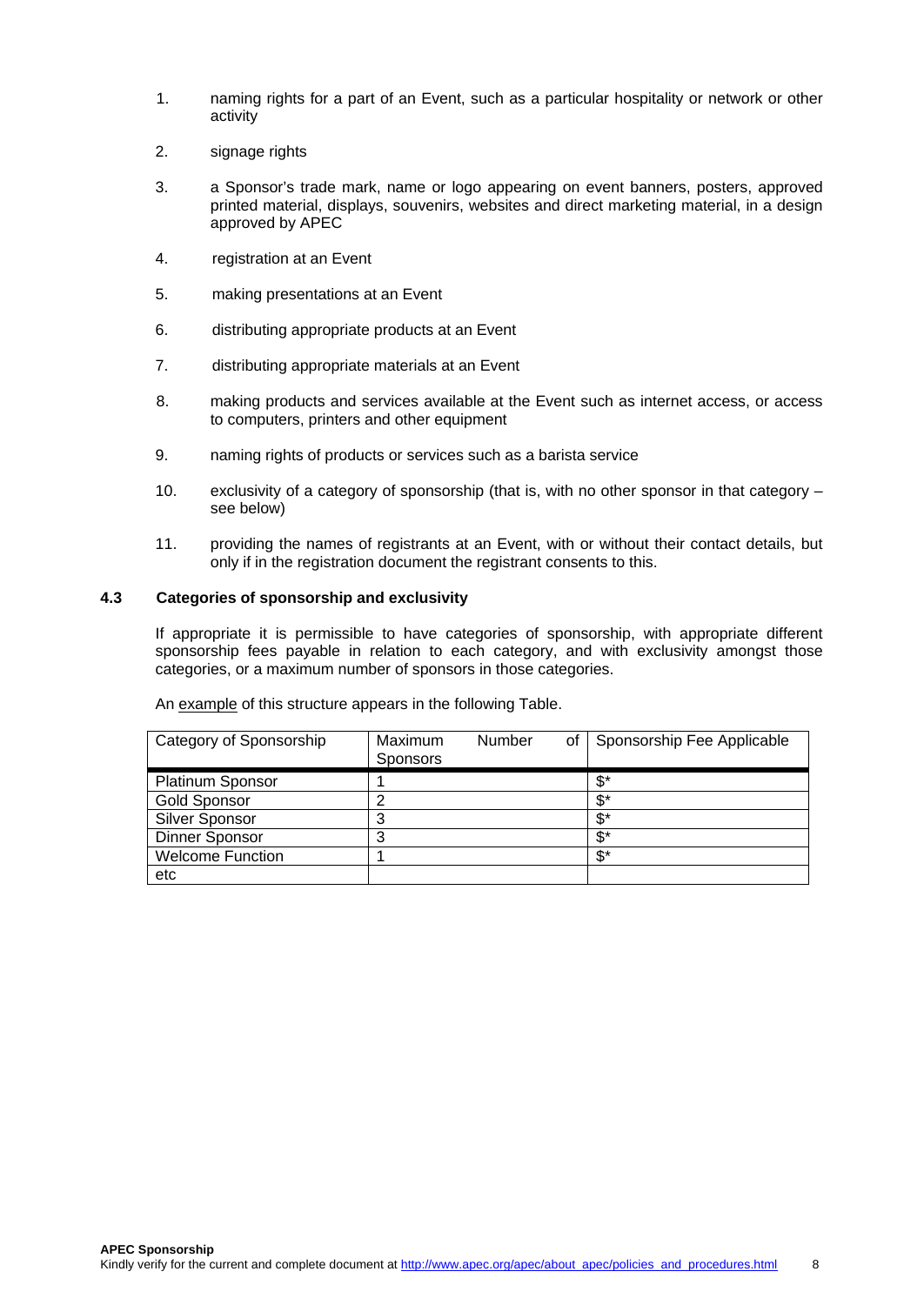

[date] [addressee] [address]

Dear \*

#### **Sponsorship of [Name of Event]**

Thank you for agreeing to Sponsor this APEC Event.

The purpose of this letter is to confirm the sponsorship arrangements, which are set out below, employing the terms with the meanings in the attached Reference Schedule.

- 1. The Sponsor will pay the Sponsorship Amount to APEC within 30 days of the date of APEC's invoice for the Sponsorship Amount.
- 2. The Sponsorship Amount is net of any taxes, which if due, will be paid by the Sponsor, or if paid by APEC, will be reimbursed to APEC by the Sponsor.
- 3. APEC must provide the Sponsorship Benefits to the Sponsor in relation to the Event.
- 4. The Sponsor must deliver the Sponsor Materials to APEC, in the manner described in the Reference Schedule, and by the due date or dates referred to in the Reference Schedule.
- 5. The Sponsor grants to APEC a non exclusive license to use the Sponsor Trade Mark in the APEC Economies, but only for the purpose of conferring the Sponsorship Benefits in relation to the Event.
- 6. APEC must use the Sponsor Trade Mark in the colours and font type appearing in the Reference Schedule.
- 7. APEC will duplicate the Sponsor Trade Mark in such size and prominence as APEC reasonably decides, having regard to (a) the size of the location where it will be used,
	- (b) the relative size of the trade marks of other sponsors,
	- (c) the Sponsor's and other sponsor's comparative level of sponsorship.
- 8. The Sponsor warrants that
	- (a) it is the owner of the Trade Marks, and
	- (b) it is entitled to grant a license of those registered trade marks in accordance with this Agreement.
- 9. The Sponsor warrants that the Sponsor Trade Marks do not infringe the rights of another person in an APEC Economy.
- 10. The Sponsor indemnifies APEC from and against all actions claims proceedings and demands arising from any claim that a Trade Mark infringes the rights of another person.
- 11. Neither party may assign or sub-contract this Agreement, or any rights or obligations in this Agreement without the other's prior written consent.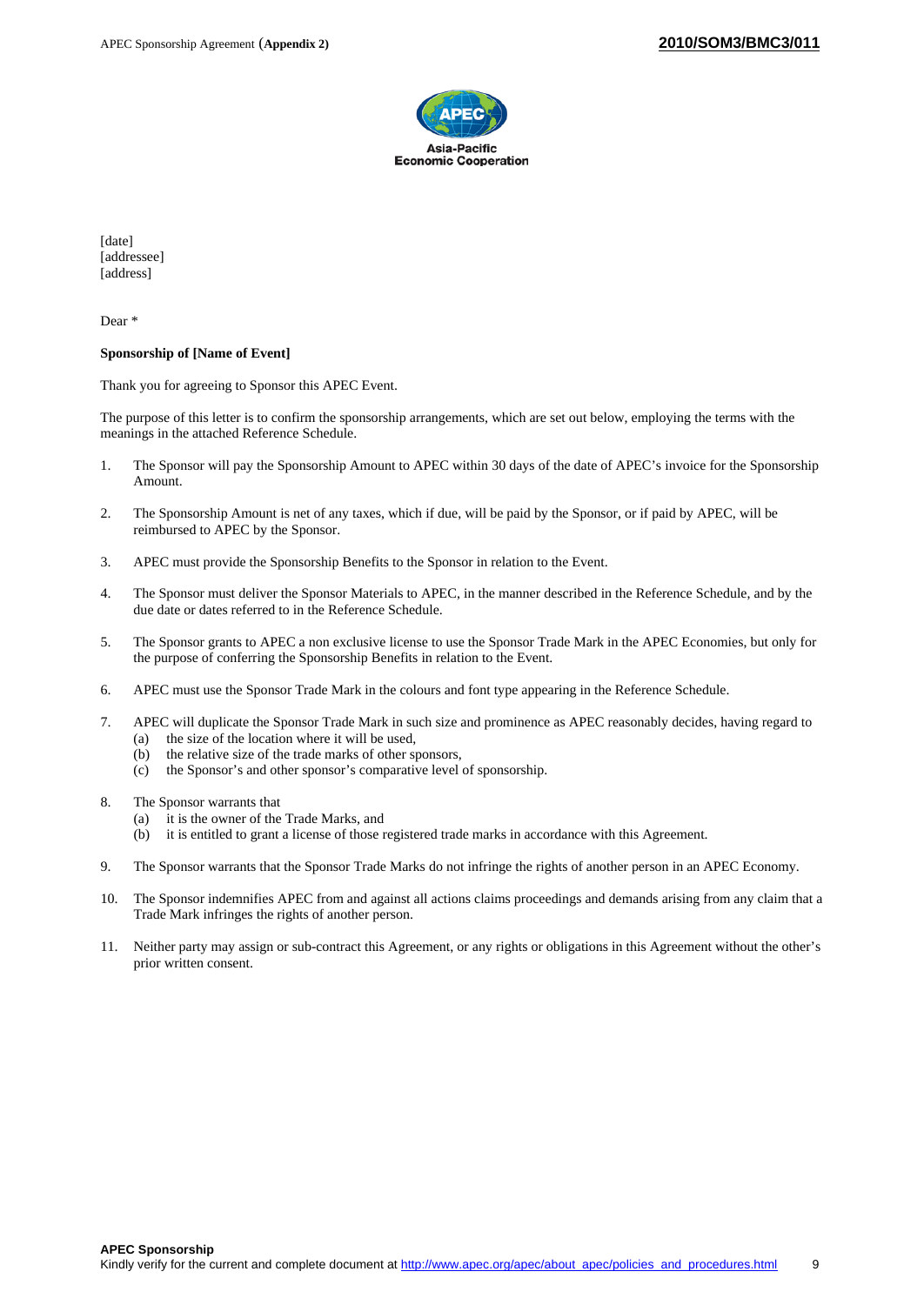12. This agreement is governed by the laws of the Republic of Singapore, and the parties agree to submit to the non exclusive jurisdiction of the Republic of Singapore.

Would you please confirm your acceptance of these terms by countersigning this letter below and returning it to me.

Yours etc

[Name of Sponsor] accepts the terms set out above and agrees to sponsor the Event in accordance with the above terms.

Signature of Authorised Person Date

\_\_\_\_\_\_\_\_\_\_\_\_\_\_\_\_\_\_\_\_\_\_\_\_\_\_\_\_\_\_\_\_\_\_\_\_\_

\_\_\_\_\_\_\_\_\_\_\_\_\_\_\_\_\_\_\_\_\_\_\_\_\_\_\_\_\_\_\_\_\_\_\_\_\_ \_\_\_\_\_\_\_\_\_\_\_\_\_\_\_\_\_\_\_\_\_\_\_\_\_\_\_\_\_\_\_\_\_\_\_\_\_

Name of Authorised Person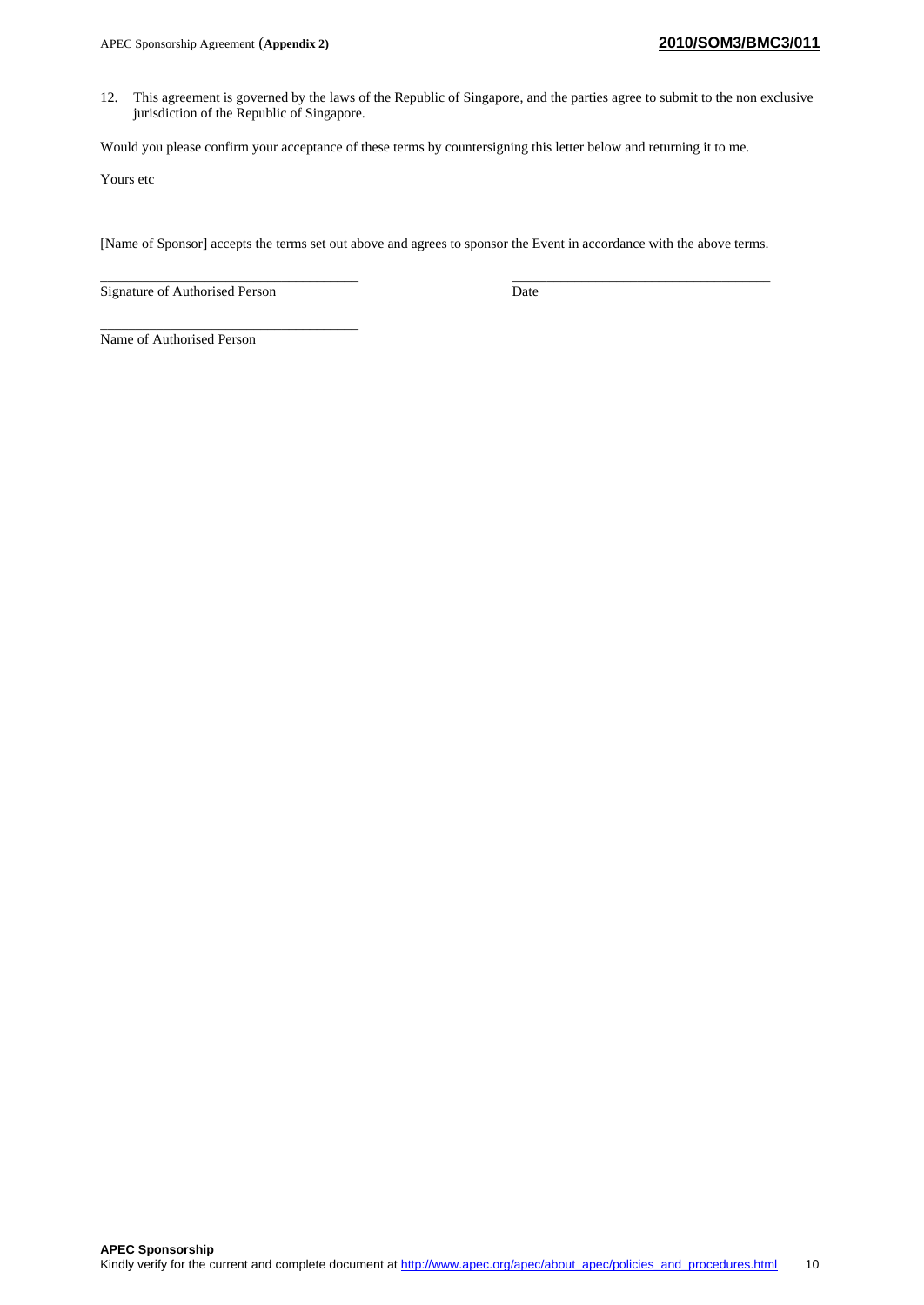# **REFERENCE SCHEDULE**

| <b>Sponsor</b>                  | [insert full name and address]                                                                                                                                                          |
|---------------------------------|-----------------------------------------------------------------------------------------------------------------------------------------------------------------------------------------|
| $APEC$ Event(s)                 |                                                                                                                                                                                         |
| <b>Sponsor Materials</b>        | [describe fully, including type of electronic files to be provided]                                                                                                                     |
| <b>Sponsor Trade</b><br>Mark(s) | [duplicate in correct colours, font type etc]                                                                                                                                           |
| Sponsorship                     | (describe monies to be paid, when payable, and if applicable, instalments etc. if services are to be<br>provided, describe fully, including when due to be provided]                    |
| Sponsorship<br><b>Benefits</b>  | [describe fully the sponsorship benefits that the Sponsor is to receive. Refer to Sponsorship Policy and<br>Sponsorship Guidelines, and template Sponsorship Prospectus for assistance] |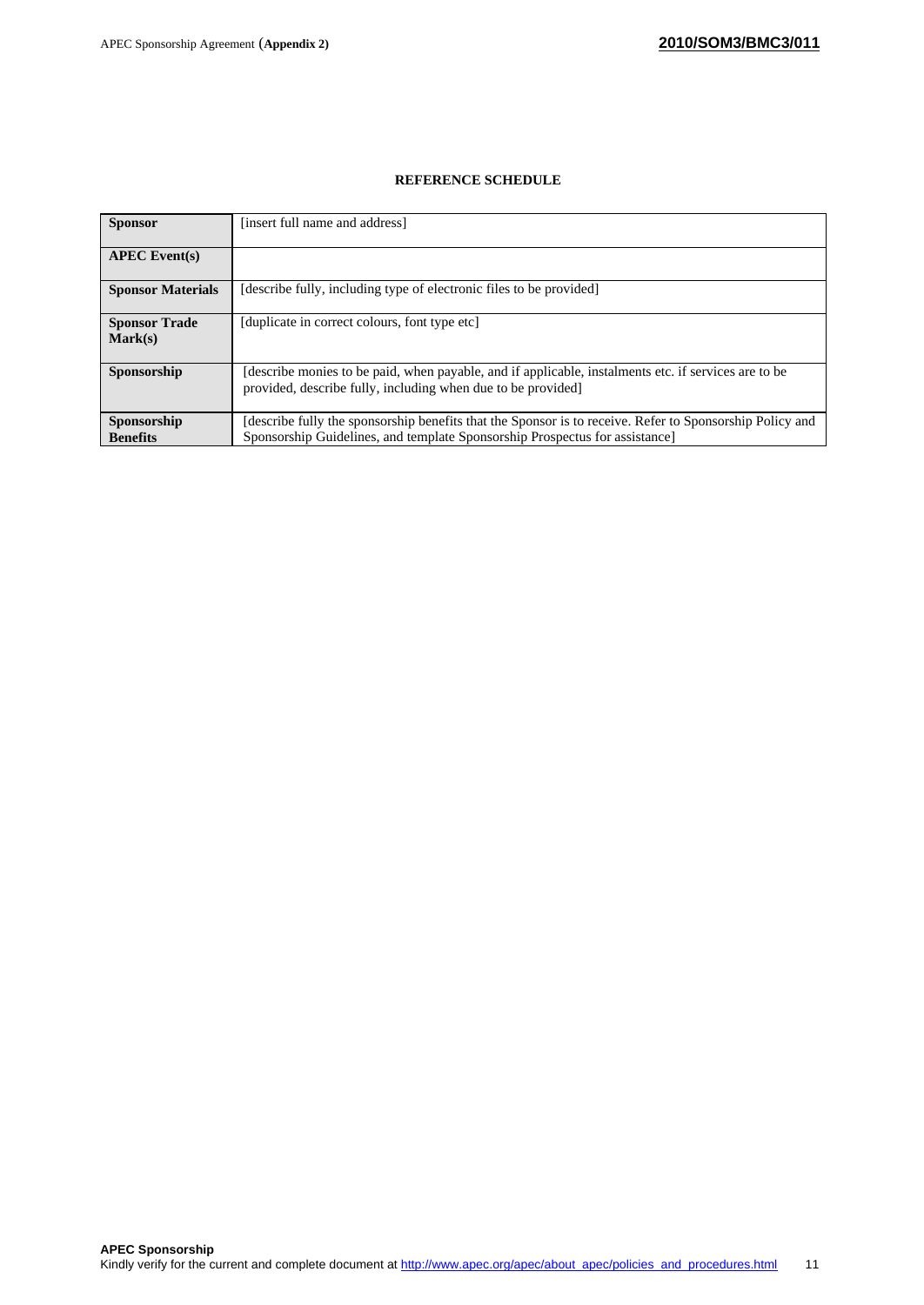## **ASIA-PACIFIC ECONOMIC COOPERATION SECRETARIAT ("APEC")**

## **SPONSORSHIP AGREEMENT**

| the            | <b>THIS AGREEMENT</b> is made on | day of | two thousand and eleven                                                                                                                                                                                                                                                             |
|----------------|----------------------------------|--------|-------------------------------------------------------------------------------------------------------------------------------------------------------------------------------------------------------------------------------------------------------------------------------------|
|                |                                  |        |                                                                                                                                                                                                                                                                                     |
| <b>BETWEEN</b> |                                  |        | <b>ASIA-PACIFIC ECONOMIC COOPERATION SECRETARIAT</b> of 35 Heng Mui Keng Terrace,<br>Singapore a body corporate established under the laws of the Republic of Singapore pursuant to the<br>International Organisations (Immunities and Privileges) (APEC Secretariat) Order of 1993 |
|                | ("APEC")                         |        |                                                                                                                                                                                                                                                                                     |
| AND            | $\ast$                           |        |                                                                                                                                                                                                                                                                                     |
|                | ("the Sponsor")                  |        |                                                                                                                                                                                                                                                                                     |

## **BACKGROUND**

- A. APEC is organising the Event.
- B. The Sponsor wishes to sponsor the Event.
- C. APEC and the Sponsor have agreed upon the Sponsor's sponsorship of the Event in accordance with the terms of this Agreement.

## **THIS AGREEMENT PROVIDES**

- 1. The Sponsor will provide the Sponsorship to APEC in accordance with the Sponsorship General Conditions.
- 2. APEC will provide the Sponsorship Benefits to the Sponsor in accordance with the Sponsorship General Conditions.
- 3. The parties' agreement is recorded in the following documents, all of which are attached to this Agreement, and which will be interpreted in the following order of precedence:
	- (a) APEC's Standard Form Sponsorship General Conditions
		- (b) the Reference Schedule, which defines certain terms used in APEC's Standard Form Sponsorship General Conditions.

## **SIGNATURES OF PARTIES**

| SIGNED on behalf of                           | SIGNED on behalf of |
|-----------------------------------------------|---------------------|
| Asia-Pacific Economic Cooperation Secretariat | ∗                   |
|                                               |                     |

Signature of Authorised Officer Signature of Authorised Officer

Signature of Witness Signature of Witness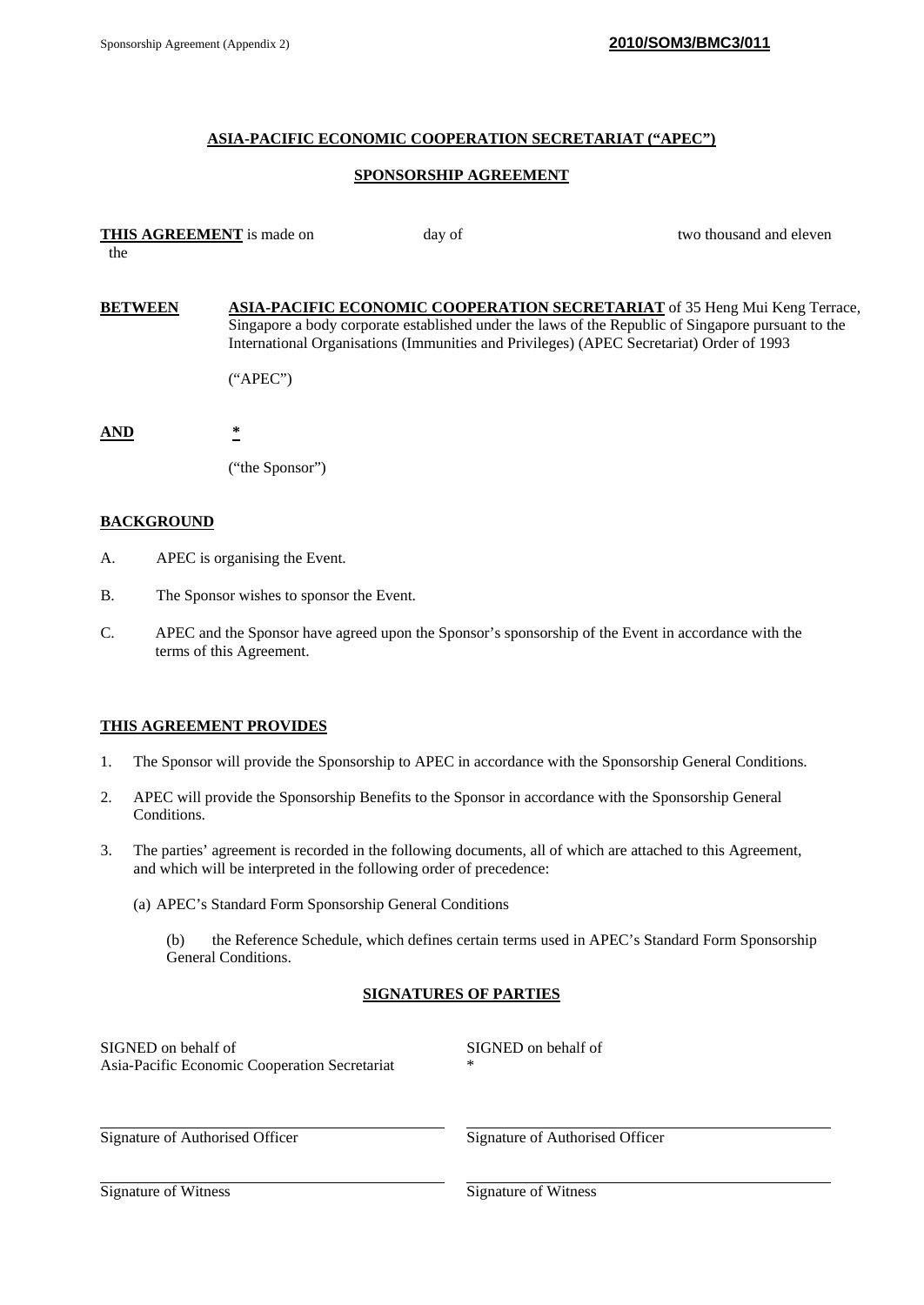#### **ASIA-PACIFIC ECONOMIC COOPERATION SECRETARIAT**

#### **SPONSORSHIP GENERAL CONDITIONS**

#### **1. PRELIMINARY**

1.1 In these General Conditions:

**Agreement** means the agreement signed by the parties, these Sponsorship General Conditions, and the Reference Schedule

**APEC Economies** means members of Asia-Pacific Economic Cooperation pursuant to the Seoul Declaration

**Event** means the event or events described in the Reference Schedule

**Reference Schedule** means the document so described that accompanies these Sponsorship General Conditions

**Sponsor Materials** means electronic files of the Sponsor Trade Mark and other things (if any) so described in the Reference Schedule

**Sponsor Trade Mark** means the trade marks and logos so described in the Reference Schedule

**Sponsorship** means the monies (if any), and the services (if any) so described in the Reference Schedule

**Sponsorship Benefits** means the benefits so described in the Reference Schedule

**Taxes** means such of the following as may be applicable: any goods or services tax, value added tax, consumption tax, or any similar tax, excise duty or payment, customs duty or payment, but excludes income tax

**Term** means the period commencing on the date of this agreement, and ending upon the conclusion of the Event, or if there is more than one Event, upon the conclusion of the last Event.

- 1.2 Single words include plural words, and vice versa.
- 1.3 Liaison between APEC and the Sponsor shall occur between the APEC Representative and the Sponsor Representative.
- 1.4 APEC and the Sponsor may change its respective representative by written notice to the other.
- 1.5 The official version of this Agreement is written in the English language. No version of this Agreement written in any other language shall be binding upon the parties.

#### **2. SPONSORSHIP**

- 2.1 The Sponsor will pay or provide (as applicable) the Sponsorship to APEC.
- 2.2 If the Sponsorship includes the payment of monies:
- (a) APEC shall provide to the Sponsor an invoice for those monies, or each instalment of the monies, and
- (b) the Sponsor shall pay each invoice:
	- (i) within 30 days of the date of the invoice, or
	- (ii) the due date referred to in the Reference Schedule

whichever is the earlier.

2.3 If the Sponsorship includes the provision of services the Sponsor must:

> (a) provide those services diligently and competently, expeditiously; in accordance with all laws and requirements of any government or government agency; and to the professional standard of skill and care to be reasonably expected from a person engaged in providing those services

- (b) provide the services by any due dates referred to in the Reference Schedule
- (c) inform itself of APEC's requirements in relation to those services
- (d) not vary the services without APEC's prior written consent
- (e) if the services require anything to be delivered to APEC, deliver those things to APEC before the due date referred to in the Reference Schedule
- (f) have all such insurance policies as would be prudent to have having regard to the nature of the services, and
- (g) produce to APEC a copy of those policies, or a certificate of currency of those policies, promptly on APEC's written request.
- 2.4 The Sponsorship monies (if applicable) and services (if applicable) are net of any Taxes.
- 2.5 If any Taxes are applicable the Sponsor will pay those Taxes.
- 2.6 If APEC is liable for any Taxes as a result of this Agreement or its performance, the Sponsor will reimburse those Taxes to APEC.

#### **3. SPONSORSHIP BENEFITS**

- 3.1 APEC must provide the Sponsorship Benefits to the Sponsor during the Term.
- 3.2 The Sponsor must deliver the Sponsor Materials to APEC, in the manner described in the Reference

#### **APEC Sponsorship**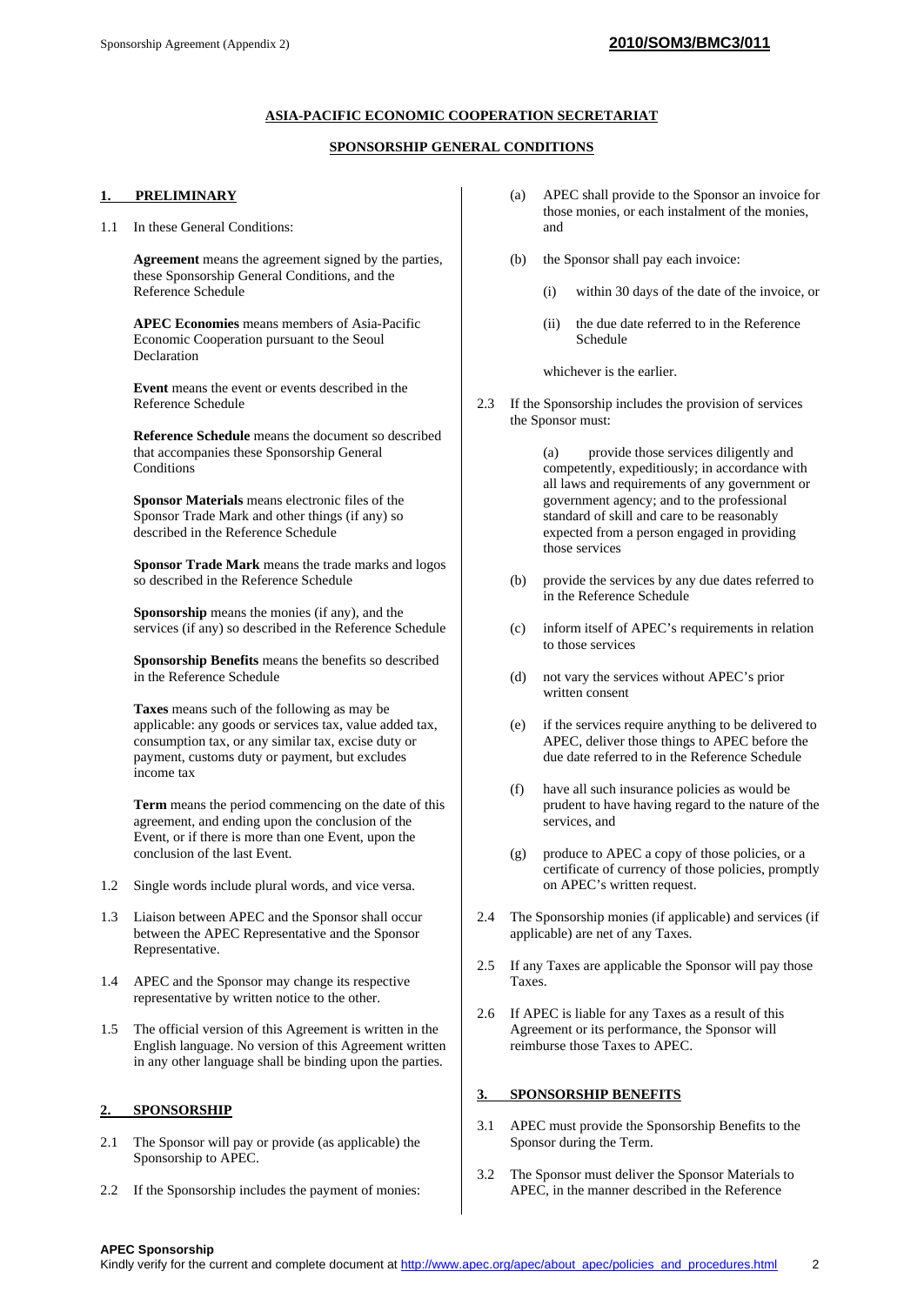Schedule, and by the due date or dates referred to in the Reference Schedule.

- 3.3 To the extent that the Sponsor does not deliver the Sponsor Materials to APEC in a suitable form, or by any due date, APEC is relieved from its obligations in clause 3.1, and no part of the Sponsorship will be refunded or repaid in those circumstances.
- 3.4 If the Reference Schedule indicates that a particular Sponsorship Benefit requires assembly of banners, posters, exhibition booth or the like and that that assembly must be undertaken by the Sponsor, the Sponsor will undertake that assembly and disassembly at its own expense, and in compliance with APEC's directions, and the directions of any organiser of the Event, and the persons in charge of the premises from which the Event takes place.
- 3.5 If the Reference Schedule indicates that a particular Sponsorship Benefit requires assembly of banners, posters, exhibition booth or the like and that that assembly must be undertaken by APEC, APEC will undertake that assembly and disassembly at its expense, in a proper and workmanlike manner.
- 3.6 If the Reference Schedule indicates that a particular Sponsorship Benefit is a hyperlink on a web site relating to the Event, to the Sponsor's web site:
	- (a) the Sponsor grants to APEC a non exclusive license for the Term to include a hyperlink of the Sponsor's urls to that Event's website, and
	- (b) the hyperlink referred to in paragraph (a) must be either an url, or the Sponsor's full name, or the Sponsor Trade Mark, or a form of words that are suitable for the context of the hyperlink, as are specified in the Reference Schedule.
- 3.7 If the Reference Schedule indicates that a particular Sponsorship Benefit is to permit the Sponsor to distribute products at the Event, either free of charge, or for a charge, those products:
	- (a) must be only those that are specifically described in the Reference Schedule, and must not be any other products
	- (b) must be of a nature and description that is consistent with APEC's reputation and standing
	- (c) must not bring APEC or the Event into disrepute
	- (d) may have the Sponsor's name and or the Sponsor Trade Mark
	- (e) must not have the name or trade mark of any other person (other than a manufacturer's usual discreet marking) without APEC's prior written consent.
- 3.8 If the Reference Schedule indicates that a particular Sponsorship Benefit is to permit the Sponsor to distribute written materials or any media containing materials, those materials:
	- (a) must be of a nature and description that is consistent with APEC's reputation and standing
- (b) must not bring APEC or the Event into disrepute
- (c) may have the Sponsor's name and or the Sponsor Trade Mark
- (d) must not have the name or trade mark of any other person (other than a printer's usual discreet marking) without APEC's prior written consent.

#### **4. GRANT OF TRADE MARK LICENSE**

- 4.1 The Sponsor grants to APEC a non exclusive license to use the Sponsor Trade Mark in the APEC Economies, but only for the purpose of conferring the Sponsorship Benefits, and only for the Term, subject to clauses 4.4 to 4.11.
- 4.2 APEC must use the Sponsor Trade Mark in the colours and font type appearing in the Reference Schedule.
- 4.3 APEC will duplicate the Sponsor Trade Mark in such size and prominence as APEC reasonably decides, having regard to
	- (a) the size of the location where it will be used,
	- (b) the relative size of the trade marks of other sponsors,
	- (c) the Sponsor's and other sponsor's comparative level of sponsorship.
- 4.4 APEC must not grant a license to any other person to use the Sponsor Trade Mark without the prior written consent of the Sponsor.
- 4.5 If the Sponsor Trade Mark is registered in an APEC Economy, the license for that Sponsor Trade Mark in that APEC Economy is for the registered trade mark in the classes in which it is registered, and for all other general law rights, if any, relating to that trade mark, in that APEC Economy.
- 4.6 If a Sponsor Trade Mark is not registered in an APEC Economy, the license for that Sponsor Trade Mark in that APEC Economy is for the general law rights, if any, relating to that trade mark, in that APEC Economy.
- 4.7 If a Sponsor Trade Mark is not registered in an APEC Economy, and there are no general law rights in relation to that Sponsor Trade Mark in that APEC Economy, then the licenses in this Agreement do not extend to that trade mark in that APEC Economy.
- 4.8 If a country or area becomes an APEC Economy during the Term, from that time, this Agreement shall apply in that country or area.
- 4.9 If a country or area ceases to be an APEC Economy during the Term, from that time, this Agreement shall cease to apply in that country or area.
- 4.10 If a Sponsor Trade Mark is not registered in a particular country, the Sponsor shall decide whether to register that trade mark, and in what classes, and shall do so at its own expense.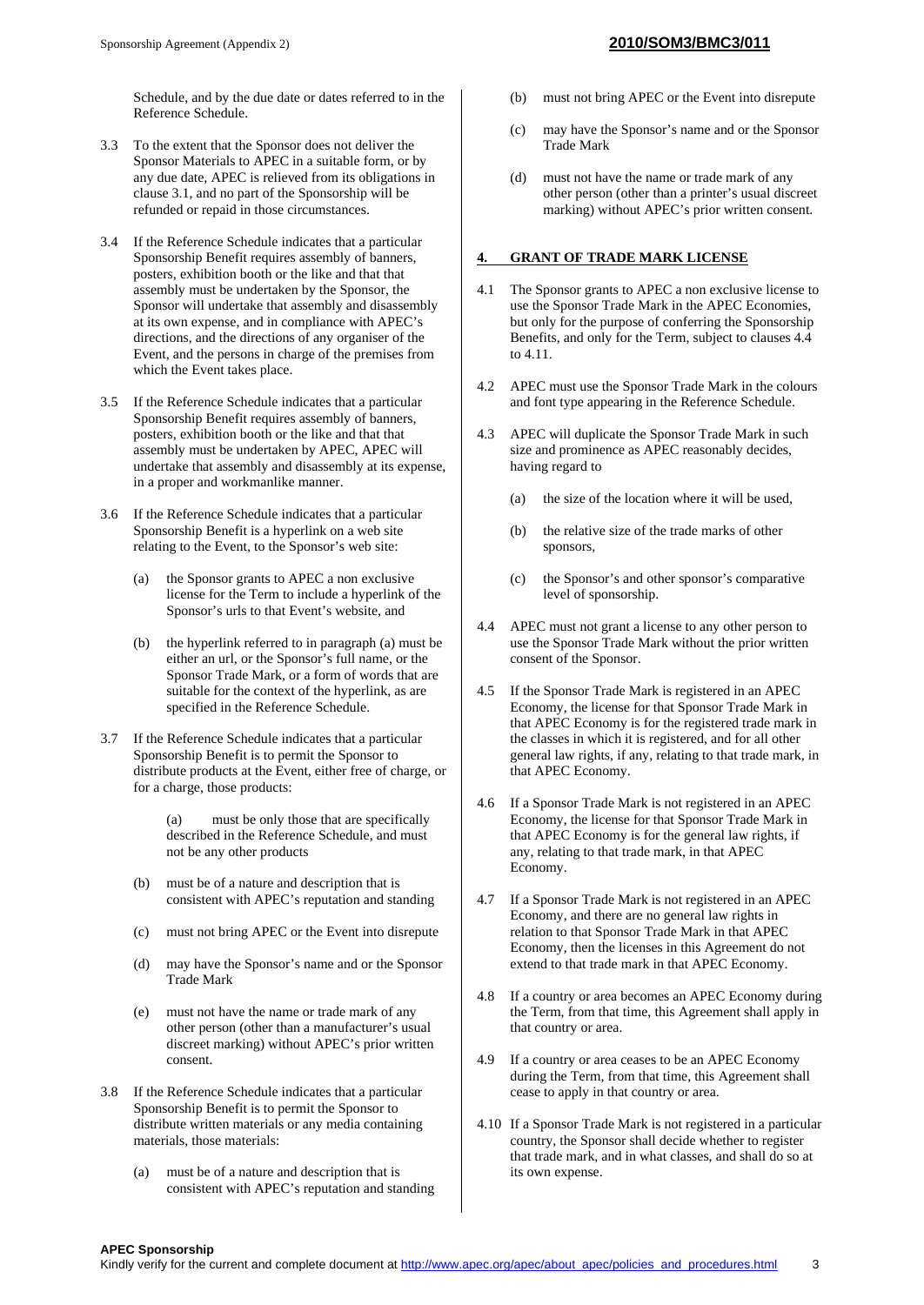4.11 If the registration of APEC's use of the Sponsor Trade Mark is required or permitted in any country that is an APEC Economy to enable APEC to use the Sponsor Trade Mark under this Agreement, the Sponsor will at its expense register that use, and APEC will sign any document and otherwise provide any assistance to the Sponsor that the Sponsor may reasonably require to do so.

#### **5. USE OF APEC NAME AND EVENT DESCRIPTION**

5.1 The Sponsor may, without APEC's prior written consent, for the Term, disseminate the following statements on its web site, and promotional material:

> "[Name of Sponsor] is proud to sponsor [Name of Event]"

- 5.2 The Sponsor must not use any other words or description to describe APEC, the Event, or the Sponsor's sponsorship of the Event, without APEC's prior written consent.
- 5.3 The Sponsor must not in any manner claim or imply or leave a person with the impression that the Sponsor, its related entities, and its or their products and services, are used by, endorsed by, or affiliated with APEC or the Event, without APEC's prior written consent.
- 5.4 The Sponsor must not refer to APEC or the Event in any misleading or deceptive manner.

#### **6. WARRANTIES**

- 6.1 APEC warrants that it is a legal entity existing under the laws of Singapore, and that it has the legal capacity to enter into this Agreement.
- 6.2 The Sponsor warrants that it is a legal entity existing under the laws of its country of registration, and that it has the legal capacity to enter into this Agreement.
- 6.3 The Sponsor at all times remains the absolute owner of the Sponsor Trade Mark.
- 6.4 In relation to such of the Sponsor Trade Marks as are registered in an APEC Economy, the Sponsor warrants that
	- (a) it is the owner of those registered trade marks, and
	- (b) is entitled to grant a license of those registered trade marks in accordance with this Agreement.
- 6.5 In relation to such of the Sponsor Trade Marks as are not registered in an APEC Economy, the Sponsor warrants that to the best of its actual knowledge and belief, but without having made any enquiry, it is entitled to grant a license of those unregistered trade marks in accordance with this Agreement
- 6.6 The Sponsor warrants that the Sponsor Trade Marks do not infringe the rights of another person in an APEC Economy.

6.7 The Sponsor indemnifies APEC from and against all actions claims proceedings and demands arising from any claim that a Trade Mark infringes the rights of another person.

#### **7. TERMINATION**

- 7.1 If this Agreement relates to a single Event which is cancelled:
	- (a) either party may terminate this Agreement by written notice to the other, and
	- (b) APEC shall refund to the Sponsor any monies included in the Sponsorship which the Sponsor paid to APEC prior to the termination.
- 7.2 If this Agreement relates to two or more Events where some proceed and some are cancelled:
	- (a) either party may terminate this Agreement by written notice to the other, so far as it relates to the cancelled Events, leaving this Agreement to operate in relation to the Events which are not cancelled, and
	- (b) APEC shall refund to the Sponsor a reasonable proportionate part of the monies included in the Sponsorship which the Sponsor paid to APEC prior to the termination, which relates to the cancelled Events.
- 7.3 If APEC should believe that that the Sponsor Trade Mark infringes the rights of another person:
	- (a) APEC may immediately terminate this Agreement, and
	- (b) in the event of termination by APEC under this clause, APEC shall refund to the Sponsor any monies included in the Sponsorship which the Sponsor paid to APEC prior to the termination.
- 7.4 If APEC should receive notice of an assertion that the Sponsor Trade Mark infringes the rights of another person:

(a) APEC may immediately terminate this Agreement, and

- (b) in the event of termination under this clause:
	- (i) APEC shall refund to the Sponsor any monies included in the Sponsorship which the Sponsor paid to APEC prior to the termination, and which APEC has not spent prior to the termination, but
	- (i) APEC shall not refund to the Sponsor any monies included in the Sponsorship which the Sponsor paid to APEC prior to the termination, and which APEC has spent prior to the termination.
- 7.5 If the Sponsor has contravened clause 5.2, clause 5.3, or clause 5.4:

(a) APEC may immediately terminate this Agreement, and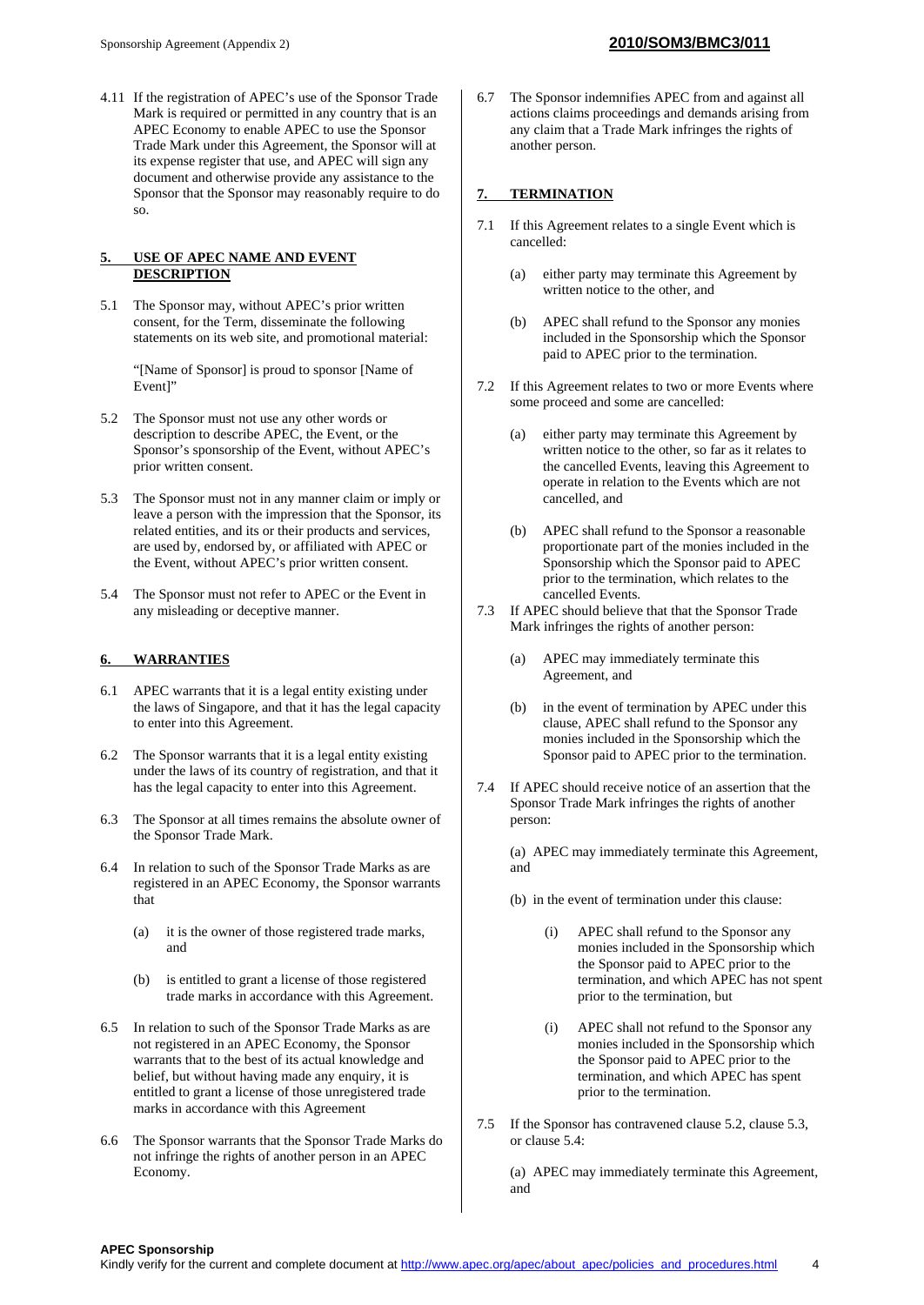- (b) in the event of termination under this clause:
	- APEC shall refund to the Sponsor any monies included in the Sponsorship which the Sponsor paid to APEC prior to the termination, and which APEC has not spent prior to the termination, but
	- (i) APEC shall not refund to the Sponsor any monies included in the Sponsorship which the Sponsor paid to APEC prior to the termination, and which APEC has spent prior to the termination.
- 7.6 If:
	- (a) one party is in default of any obligation contained in this Agreement;
	- (b) that default has continued for not less than 14 days;
	- (c) the non defaulting party serves upon the defaulting party notice in writing requiring the default to be remedied within 30 days of the date of such notice, or such greater number of days as the non defaulting party may in its discretion allow; and
	- (d) the defaulting party shall have failed to comply with the notice referred to in paragraph (c).

then:

- (e) the non defaulting party may immediately terminate this Agreement by notice in writing to the defaulting party, and
- (f) if APEC was the defaulting party, APEC shall refund to the Sponsor any monies included in the Sponsorship which the Sponsor paid to APEC prior to the termination, or
- (g) if the Sponsor was the defaulting party, APEC shall not refund to the Sponsor any monies included in the Sponsorship which the Sponsor paid to APEC prior to the termination.

#### **8. EXCLUSION AND LIMITATION OF LIABILITY**

- 8.1 If an Event shall be cancelled, the Sponsor's only remedy shall be the refund of any monies included in the Sponsorship, to the extent expressly provided for in clause 7.
- 8.2 Subject to clause 8.1, the Sponsor releases APEC, its officers and employees, from and against any claim, action, loss or damages which the Sponsor may suffer, howsoever arising, in relation to the Event, this Agreement, or its performance.
- 8.3 Without limiting the generality of clause 8.2, APEC its officers and employees will not be liable to the Sponsor

for any special, indirect or consequential damages, including consequential financial loss arising out of the Event, this Agreement, or its performance.

#### **9. NO INTELLECTUAL PROPERTY RIGHTS**

- 9.1 The Sponsor is not granted any right or license to any intellectual property of any description disclosed in, or arising in the course of the Event.
- 9.2 Without limiting the generality of clause 9.1, the Sponsor is not granted any right or license to publish or copy or distribute the proceedings of the Event or any papers presented at the Event.

## **10. EXPIRATION**

.

This Agreement expires upon the expiration of the Term.

#### **11. ASSIGNMENT AND SUB-LICENSING**

Neither party may

- (a) assign this Agreement, or any rights or obligations in this Agreement, or
- (b) sub-contract any part of this Agreement, or any rights or obligations in this Agreement

without the other's prior written consent.

## **12. SERVICE OF NOTICES**

Any notice may be served by delivery to, or sending it by post or facsimile to the party to be served. A notice that is posted shall be deemed received seven days after the date of posting.

#### **13. WHOLE AGREEMENT**

The whole of the agreement between the parties is contained in this Agreement. There are no agreements, understandings, other terms whether express or implied, or collateral agreements in force or effect between the parties that are not contained in this Agreement.

## **14. VARIATIONS**

No variation to this Agreement, and no variation to the Reference Schedule shall be binding upon the parties unless that variation is in writing, and is signed by the parties.

#### **15. JURISDICTION**

This agreement is governed by the laws of the Republic of Singapore, and the parties agree to submit to the non exclusive jurisdiction of the Republic of Singapore.